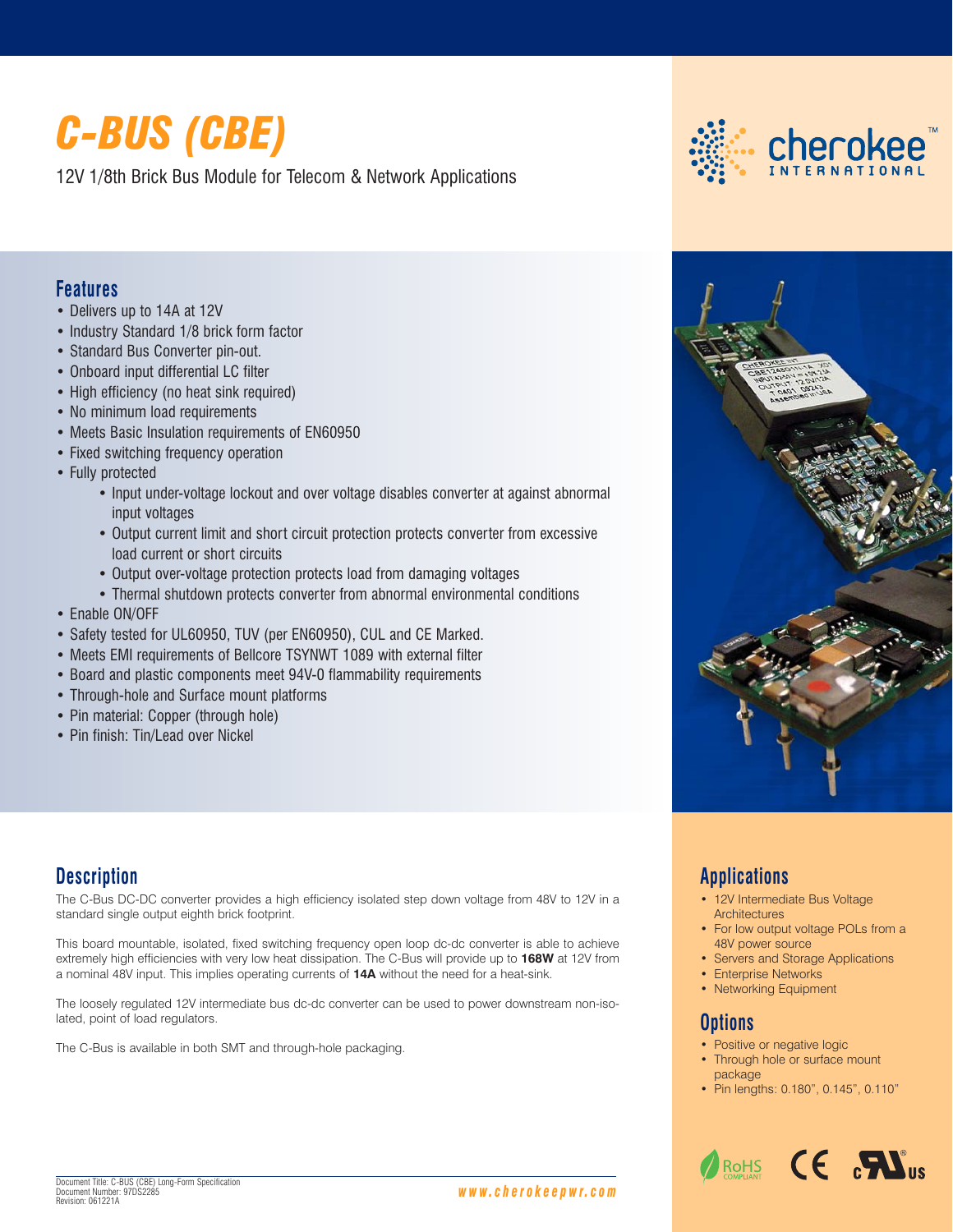

#### **Absolute Maximum Ratings**

Stresses in excess of the absolute maximum ratings can cause permanent damage to the device. These are absolute stress ratings only. Exposure to absolute maximum ratings for extended periods can adversely affect device reliability.

| Parameter                                | Symbol | Minimum                  | <b>Typical</b>           | <b>Maximum</b> | Unit        |
|------------------------------------------|--------|--------------------------|--------------------------|----------------|-------------|
| Input Voltage:<br>Continuous (Operating) | Vi     | $\overline{\phantom{0}}$ | $\overline{\phantom{m}}$ | 56             | Vdc         |
| Operating Temperature                    | Tc     | $-40$                    |                          | 85             | $^{\circ}C$ |
| Storage Temperature                      | Tstg   | $-55$                    |                          | 125            | $^{\circ}C$ |

*All specifications apply over TA=25°C, 300LFM and Vin=48Vdc unless otherwise specified.*

## **Input Specifications**

| Parameter                                                   | Symbol                                | Minimum      | Typical      | <b>Maximum</b> | Unit       |
|-------------------------------------------------------------|---------------------------------------|--------------|--------------|----------------|------------|
| Operating Input Voltage                                     | Vi                                    | 42           | 48           | 53             | Vdc        |
| Inrush Transient                                            | $l^2t$                                |              | 0.01         |                | $A^2s$     |
| Maximum Input Current                                       | lin, $@$ 42Vin<br>lin, $\omega$ 53Vin |              |              | 3.60<br>3.80   | Α<br>A     |
| Under-voltage Lockout<br>- Turn off<br>- Turn on            |                                       | 37.6<br>40.9 | 39.1<br>42.5 | 40.7<br>44.2   | Vdc<br>Vdc |
| Over-voltage Lockout<br>- Turn off<br>- Turn on             |                                       | 53.2<br>48.3 | 55.2<br>50.1 | 57.4<br>52.1   | Vdc<br>Vdc |
| Input Reflected-Ripple Current<br>(Reference drawing below) | Ir                                    |              | 5            |                | mArms      |

*All specifications apply over TA=25°C, 300LFM and Vin=48Vdc unless otherwise specified.*



## **Fusing Considerations**

#### CAUTION: **This power module is not internally fused. An input line fuse must always be used.**

To achieve maximum safety and system protection, always use an input fuse. The safety agencies require a normal-blow fuse with a maximum rating of 8A. Based on the information provided in this datasheet on inrush energy and maximum dc input current, the same type of fuse with a lower rating can be used. Refer to the fuse manufacturer's data for further information.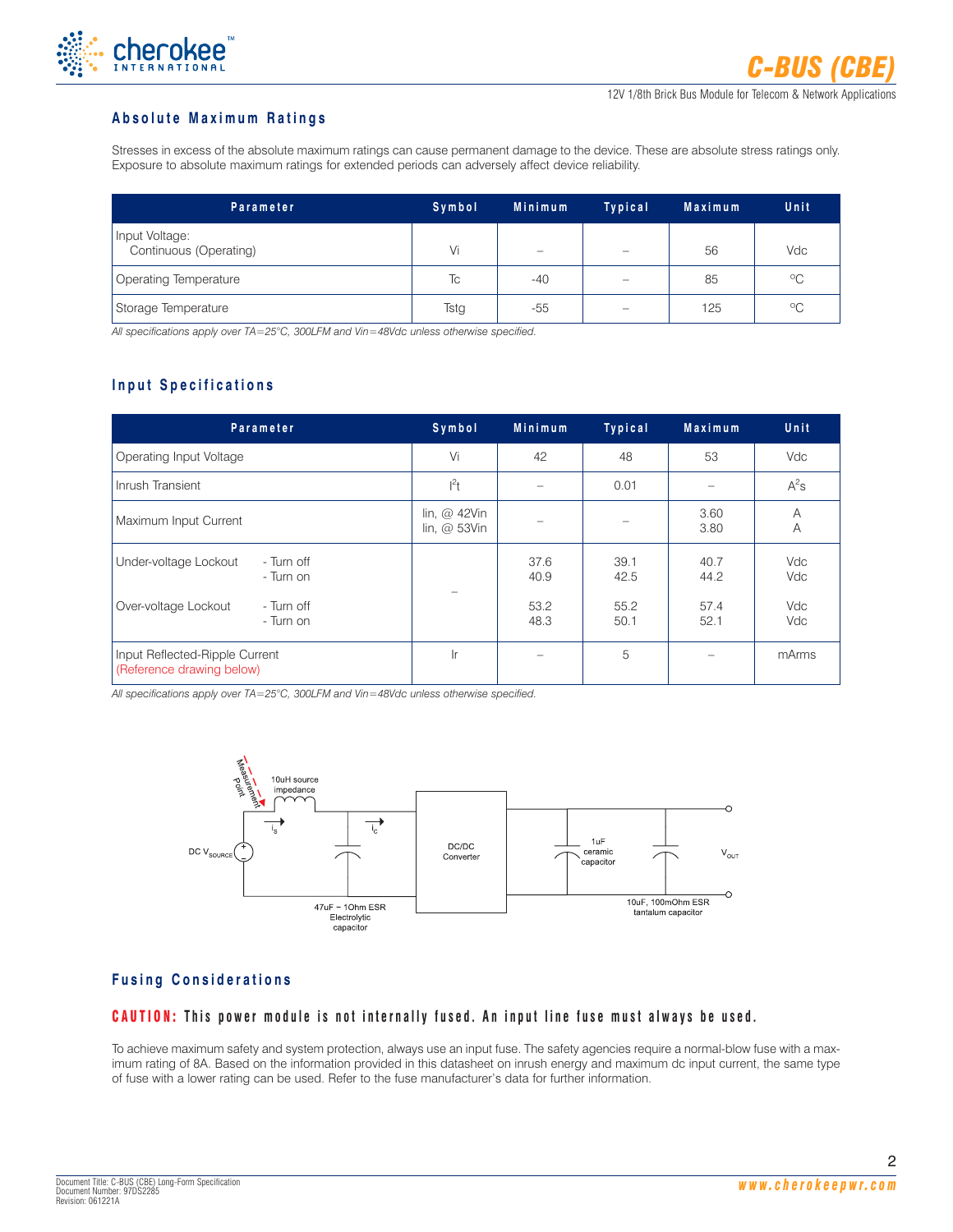

## **Input Specifications**

| Parameter                                                                                          | Symbol         | Minimum     | Typical                  | Maximum        | Unit               |
|----------------------------------------------------------------------------------------------------|----------------|-------------|--------------------------|----------------|--------------------|
| Output Voltage Set Point<br>(At No Load)                                                           | Vo, set        |             | N/A                      |                | Vdc                |
| Total Output Voltage Range <sup>1</sup><br>(Line/Load)                                             | Vo             | 9.7         | ÷                        | 13.3           | Vdc                |
| Output Regulation:<br>Line<br>Load<br>Over Temperature Drift                                       |                |             | ±1.80<br>700<br>±200     |                | $\vee$<br>mV<br>mV |
| Output Ripple and Noise (Full Load)<br><b>RMS</b><br>Peak-to-Peak                                  |                |             | 50<br>130                |                | mVrms<br>mVp-p     |
| Output Current                                                                                     | lo             | $\equiv$    | 14                       | $\equiv$       | Α                  |
| Output Current-Limit Inception<br>(Output voltage 10% low)                                         | $\overline{0}$ | 14.50       |                          | 22.00          | A                  |
| <b>Short-Circuit Current</b><br><b>RMS</b>                                                         | $\equiv$       |             | $\overline{\phantom{0}}$ | $\overline{7}$ | A                  |
| Output Over-Voltage Protection<br>(Non-Latching)                                                   |                |             | 14.9                     |                | $\vee$             |
| Efficiency (@ full load)<br>(@ half load)                                                          | η              |             | 93.5<br>94.0             |                | %<br>%             |
| Switching Frequency                                                                                | $\equiv$       | $\equiv$    | 300                      | $\equiv$       | kHz                |
| Dynamic Response<br>Load Change from $I_0 = 50\%$ to 75% of lo:                                    |                |             |                          |                |                    |
| $\Delta$ lo/ $\Delta t = 0.1$ A/ $\mu$ s:<br>Peak Deviation<br>Settling Time to 1%                 |                |             | 200<br>100               |                | mV<br>$\mu s$      |
| $\Delta$ lo/ $\Delta t = 1$ A/ $\mu$ s:<br>Peak Deviation<br>Settling Time to 1%                   |                |             | 300<br>100               |                | mv<br>$\mu$ s      |
| Output Load Capacitance<br>(12Vout at 14A resistive load)                                          |                | $\mathbf 0$ | $\qquad \qquad -$        | 5,000          | $\mu$ F            |
| Turn-On Transient (Full load, Vo=90% nom)<br>Turn-On Time<br>Output Voltage Overshoot (at 5,000µF) |                |             | 10<br>$\overline{c}$     |                | ms<br>%            |

*All specifications apply over TA=25°C, 300LFM and Vin=48Vdc unless otherwise specified.*

*1 Voltage range specified at 12A load.*

## **Isolation Specifications**

| <b>Parameter</b>            | <b>Minimum</b>           | Typical                  | Maximum                    | Unit       |
|-----------------------------|--------------------------|--------------------------|----------------------------|------------|
| Isolation Capacitance       | $\qquad \qquad \  \, -$  | 2,200                    | $\qquad \qquad \  \  \, -$ | PF.        |
| <b>Isolation Resistance</b> | 10                       | $\overline{\phantom{0}}$ | $\overline{\phantom{0}}$   | МΩ         |
| <b>Isolation Voltage</b>    | $\overline{\phantom{0}}$ | 1,500                    |                            | <b>VDC</b> |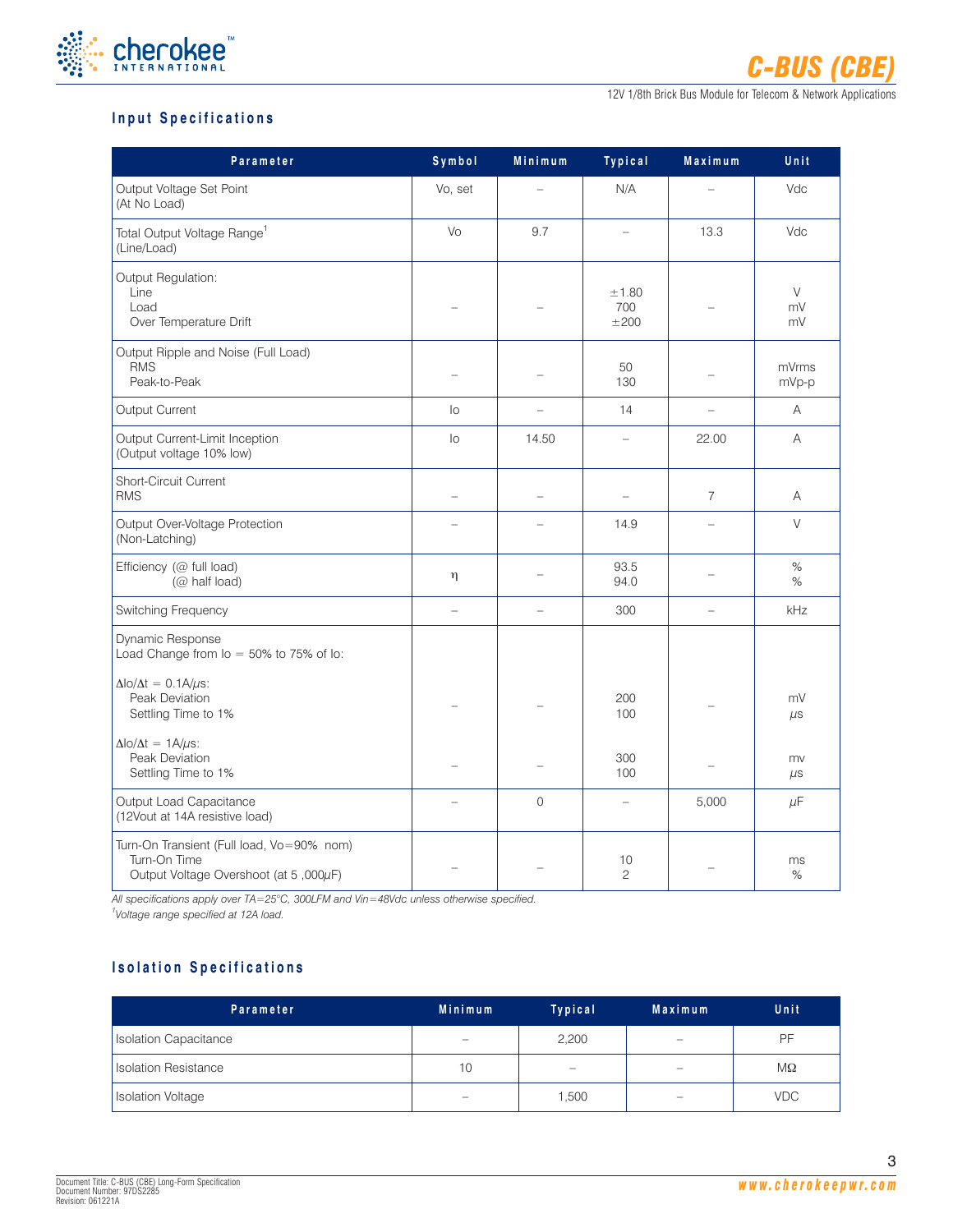

## **General Specifications**

| Parameter                            | <b>Minimum</b>           | Typical | Maximum           | Unit         |
|--------------------------------------|--------------------------|---------|-------------------|--------------|
| Calculated MTBF<br>(Bellcore method) | $\overline{\phantom{m}}$ | 2.7M    | $\qquad \qquad -$ | <b>Hours</b> |

## **Input Specifications**

| Parameter                                                                          | Symbol                                               | Minimum      | Typical                                              | Maximum   | Unit         |
|------------------------------------------------------------------------------------|------------------------------------------------------|--------------|------------------------------------------------------|-----------|--------------|
| Positive Logic Control:<br>Converter Off <sup>1</sup><br>Converter On <sup>2</sup> | $\overline{\phantom{a}}$<br>$\overline{\phantom{0}}$ | $-17$<br>2.8 | $\overline{\phantom{a}}$<br>$\overline{\phantom{a}}$ | 0.8<br>17 | Vdc<br>Vdc   |
| Negative Logic Control:<br>Converter Off <sup>1</sup><br>Converter On <sup>2</sup> | $\overline{\phantom{0}}$                             | 2.8<br>$-17$ | $\overline{\phantom{a}}$                             | 17<br>0.8 | Vdc<br>Vdc   |
| Over-Temperature Shutdown<br>(Non-Latching)                                        |                                                      |              | 120                                                  |           | $^{\circ}$ C |
| Current Share (Droop Method)                                                       |                                                      |              | ±10                                                  |           | %            |

*All specifications apply over TA=25°C, 300LFM and Vin=48Vdc unless otherwise specified.*

*1 Apply a TTL low signal or a negative signal down to -17V.*

*2 Leave Signal open or apply a positive voltage up to 17V.*

4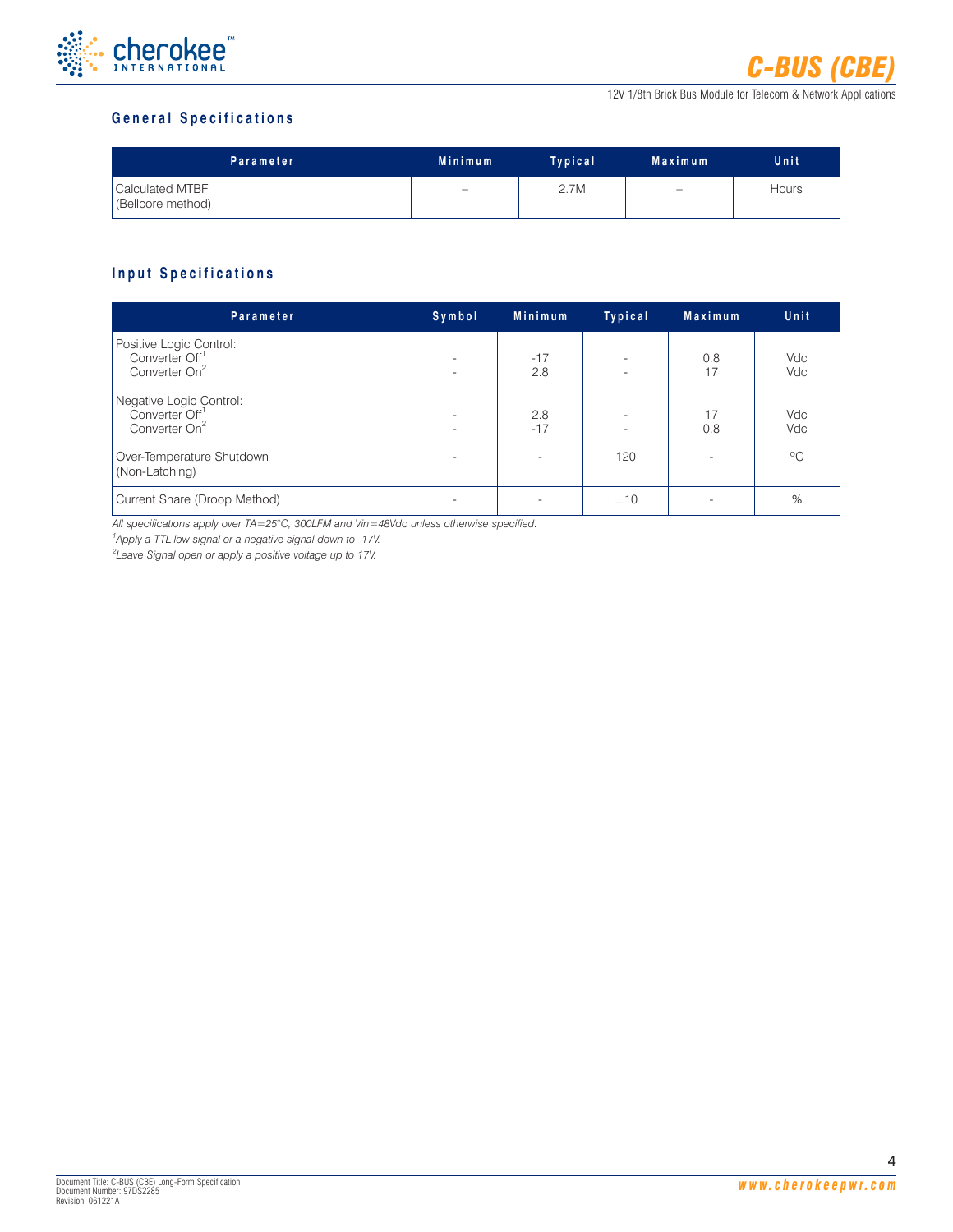

## **Mechanical Specifications**

| Parameter          | Typical                              | <b>Maximum</b> | Unit      |
|--------------------|--------------------------------------|----------------|-----------|
| Device Weight      | 0.90(25.5)                           |                | $Oz.$ (g) |
| Standard Footprint | $0.89$ (22.76) $\times$ 2.30 (58.42) |                | in $(mm)$ |
| Profile            |                                      | 0.417(10.6)    | in $(mm)$ |

## **Mechanical Outline (All Dimensions in Inches)**





## **Pin Functions**

| Pin            | <b>Function</b> | Pin            | <b>Function</b> |
|----------------|-----------------|----------------|-----------------|
| E <sub>1</sub> | Vin $(+)$       | E <sub>4</sub> | Vout            |
| E <sub>2</sub> | Enable On/Off   | E <sub>5</sub> | Return          |
| E <sub>3</sub> | Vin $(-)$       |                |                 |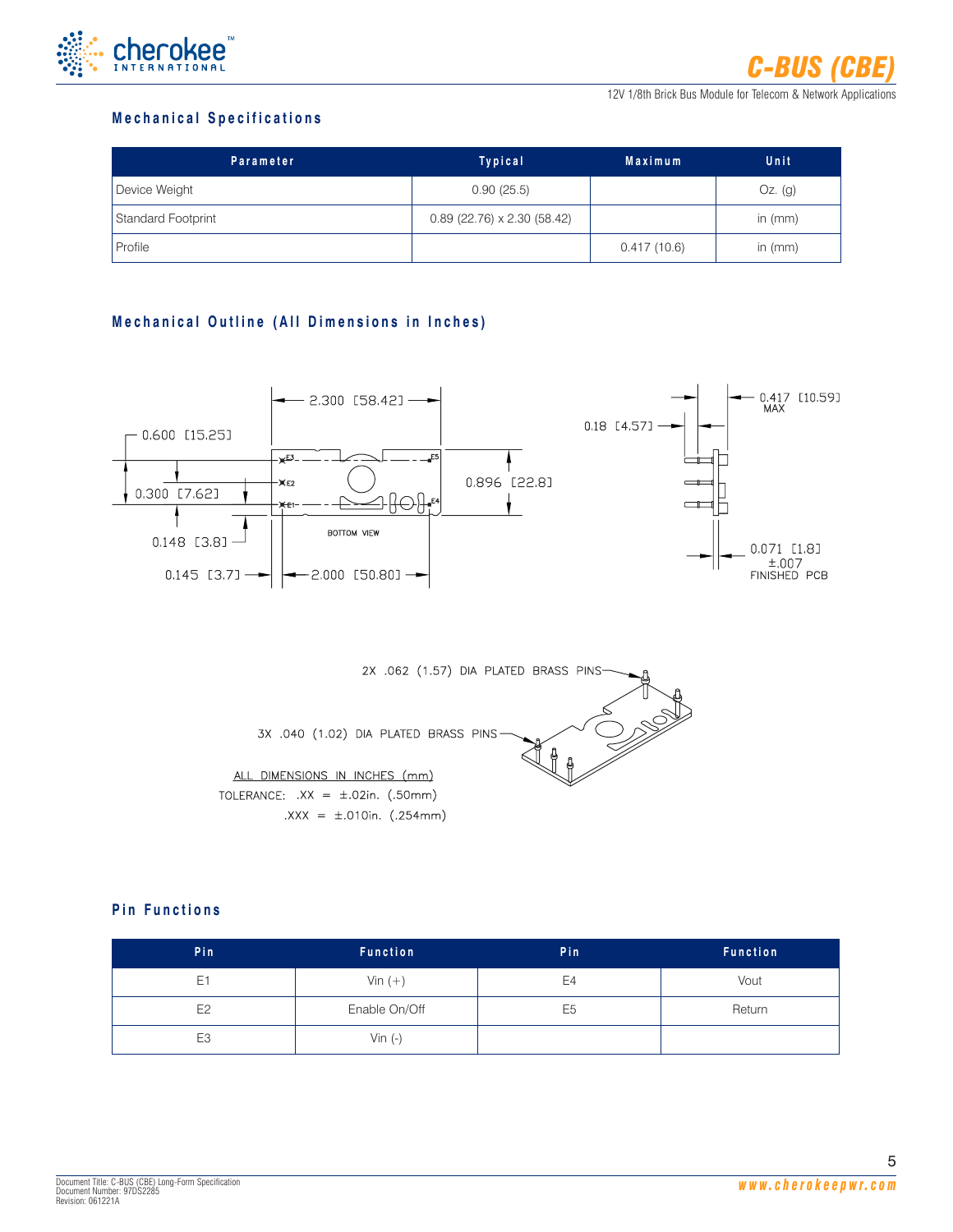

### **Performance Curves**